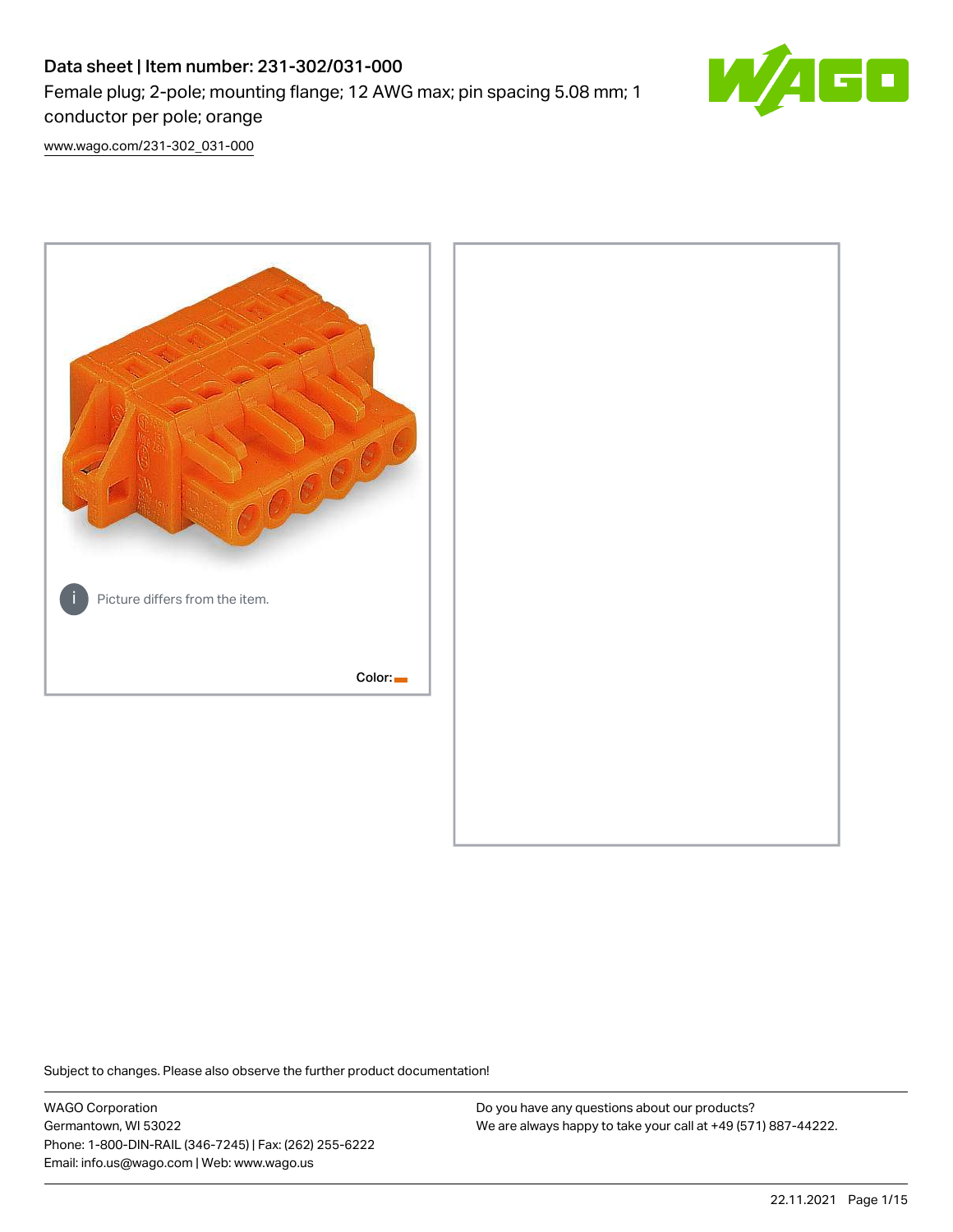

#### Dimensions in mm

 $L_1$  = (pole no. x pin spacing) + 3 mm

 $L_2$  = (pole no. x pin spacing) + 8.8 mm

 $L_3$  = (pole no. x pin spacing) + 14.8 mm

2- to 3-pole female connectors – one latch only

#### Item description

- Universal connection for all conductor types  $\blacksquare$
- Easy cable pre-assembly and on-unit wiring via vertical and horizontal CAGE CLAMP<sup>®</sup> actuation П

.<br>Subject to changes. Please also observe the further product documentation!

WAGO Corporation Germantown, WI 53022 Phone: 1-800-DIN-RAIL (346-7245) | Fax: (262) 255-6222 Email: info.us@wago.com | Web: www.wago.us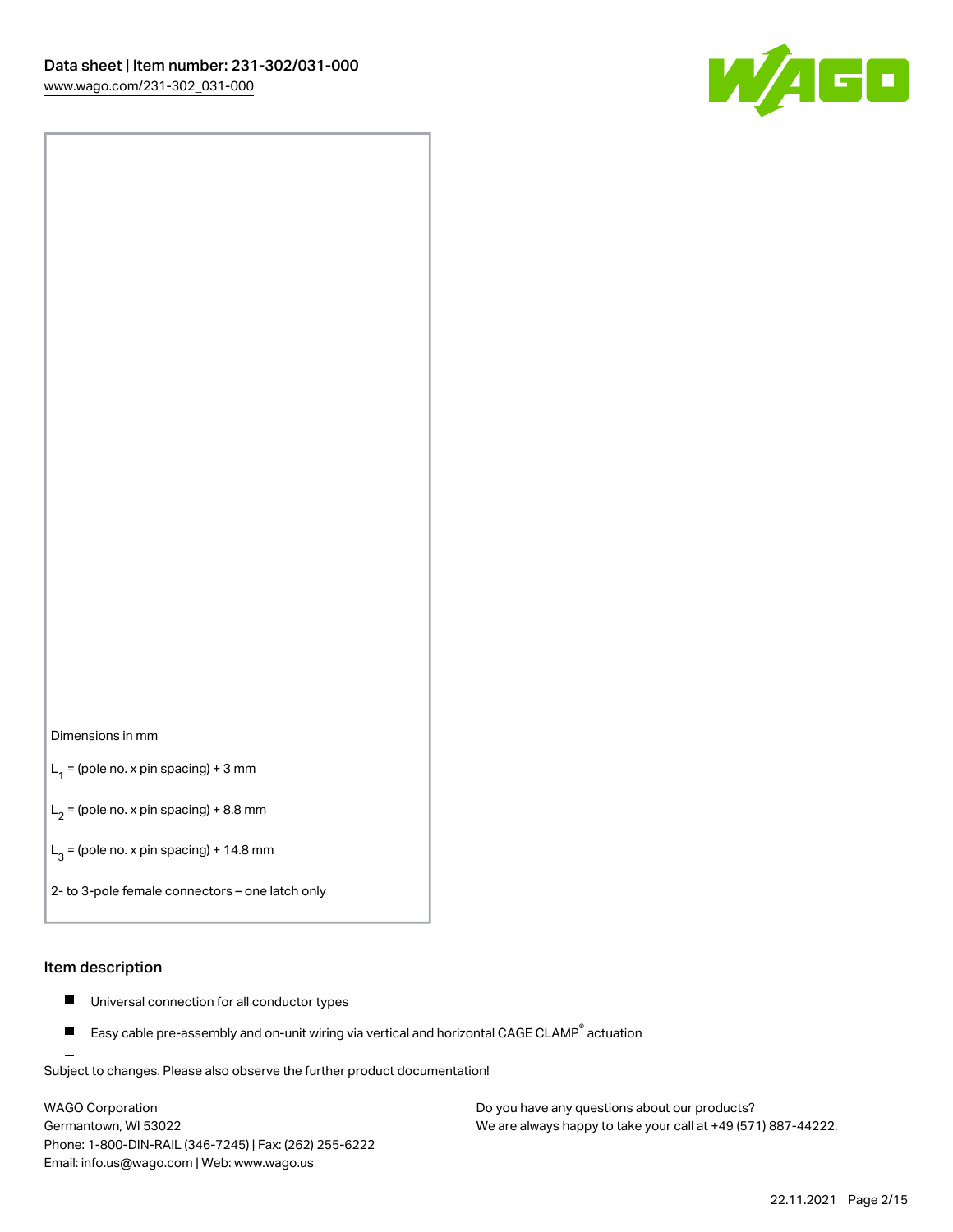W/AGO

- Integrated test ports
- $\blacksquare$ With coding fingers

# Data

# Notes

| Safety information 1 | The MCS-MULTI CONNECTION SYSTEM includes connectors<br>without breaking capacity in accordance with DIN EN 61984. When<br>used as intended, these connectors must not be connected<br>/disconnected when live or under load. The circuit design should<br>ensure header pins, which can be touched, are not live when<br>unmated. |
|----------------------|-----------------------------------------------------------------------------------------------------------------------------------------------------------------------------------------------------------------------------------------------------------------------------------------------------------------------------------|
| Variants:            | Gold-plated or partially gold-plated contact surfaces<br>Other versions (or variants) can be requested from WAGO Sales or<br>configured at https://configurator.wago.com/                                                                                                                                                         |

# Electrical data

## IEC Approvals

| Ratings per                 | IEC/EN 60664-1                                                        |
|-----------------------------|-----------------------------------------------------------------------|
| Rated voltage (III / 3)     | 320 V                                                                 |
| Rated surge voltage (III/3) | 4 <sub>kV</sub>                                                       |
| Rated voltage (III/2)       | 320 V                                                                 |
| Rated surge voltage (III/2) | 4 <sub>k</sub> V                                                      |
| Nominal voltage (II/2)      | 630 V                                                                 |
| Rated surge voltage (II/2)  | 4 <sub>k</sub> V                                                      |
| Rated current               | 16 A                                                                  |
| Legend (ratings)            | $(III / 2)$ $\triangle$ Overvoltage category III / Pollution degree 2 |

## UL Approvals

| Approvals per                  | <b>UL 1059</b> |
|--------------------------------|----------------|
| Rated voltage UL (Use Group B) | 300 V          |
| Rated current UL (Use Group B) | 15 A           |
| Rated voltage UL (Use Group D) | 300 V          |
| Rated current UL (Use Group D) | 10 A           |

# Ratings per UL

| Rated voltage UL 1977 | 600 V  |
|-----------------------|--------|
| Rated current UL 1977 | $\sim$ |

Subject to changes. Please also observe the further product documentation!

| WAGO Corporation                                       | Do you have any questions about our products?                 |
|--------------------------------------------------------|---------------------------------------------------------------|
| Germantown. WI 53022                                   | We are always happy to take your call at +49 (571) 887-44222. |
| Phone: 1-800-DIN-RAIL (346-7245)   Fax: (262) 255-6222 |                                                               |
| Email: info.us@wago.com   Web: www.wago.us             |                                                               |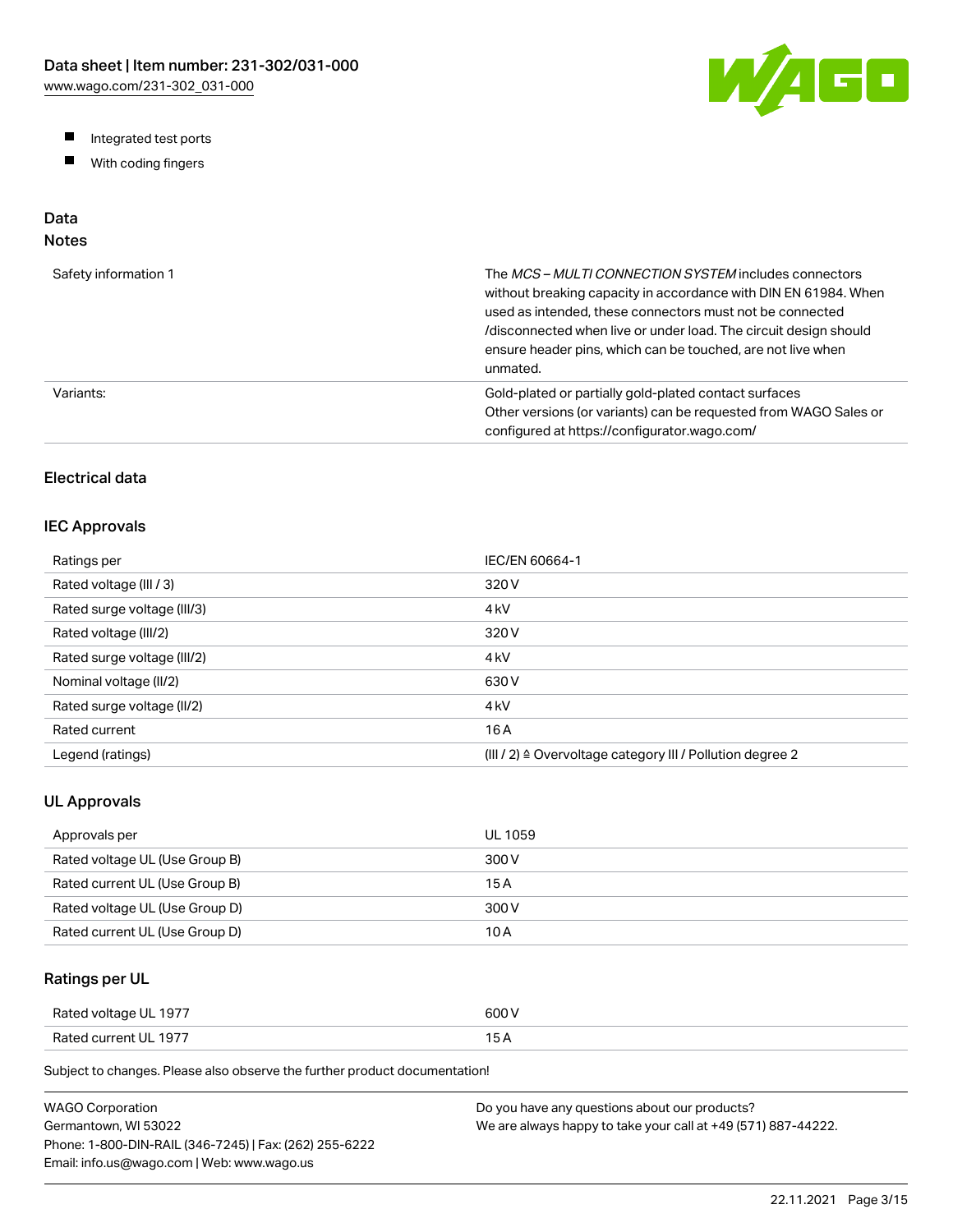

#### CSA Approvals

| Approvals per                   | CSA   |
|---------------------------------|-------|
| Rated voltage CSA (Use Group B) | 300 V |
| Rated current CSA (Use Group B) | 15 A  |
| Rated voltage CSA (Use Group D) | 300 V |
| Rated current CSA (Use Group D) | 10 A  |

## Connection data

| Total number of connection points |  |
|-----------------------------------|--|
| Total number of potentials        |  |
| Number of connection types        |  |
| Number of levels                  |  |

#### Connection 1

| Connection technology                             | CAGE CLAMP®                            |
|---------------------------------------------------|----------------------------------------|
| Actuation type                                    | Operating tool                         |
| Solid conductor                                   | $0.082.5$ mm <sup>2</sup> / 28  12 AWG |
| Fine-stranded conductor                           | $0.082.5$ mm <sup>2</sup> / 28  12 AWG |
| Fine-stranded conductor; with insulated ferrule   | $0.251.5$ mm <sup>2</sup>              |
| Fine-stranded conductor; with uninsulated ferrule | $0.252.5$ mm <sup>2</sup>              |
| Strip length                                      | $89$ mm / 0.31  0.35 inch              |
| Number of poles                                   | 2                                      |
| Conductor entry direction to mating direction     | 0°                                     |

## Physical data

| Pin spacing | 5.08 mm / 0.2 inch    |
|-------------|-----------------------|
| Width       | 24.96 mm / 0.983 inch |
| Height      | 14.3 mm / 0.563 inch  |
| Depth       | 26.45 mm / 1.041 inch |

#### Mechanical data

| Mounting type | Mounting flange       |
|---------------|-----------------------|
| Mounting type | Feed-through mounting |
|               | Panel mounting        |

Subject to changes. Please also observe the further product documentation!

| <b>WAGO Corporation</b>                                | Do you have any questions about our products?                 |
|--------------------------------------------------------|---------------------------------------------------------------|
| Germantown, WI 53022                                   | We are always happy to take your call at +49 (571) 887-44222. |
| Phone: 1-800-DIN-RAIL (346-7245)   Fax: (262) 255-6222 |                                                               |
| Email: info.us@wago.com   Web: www.wago.us             |                                                               |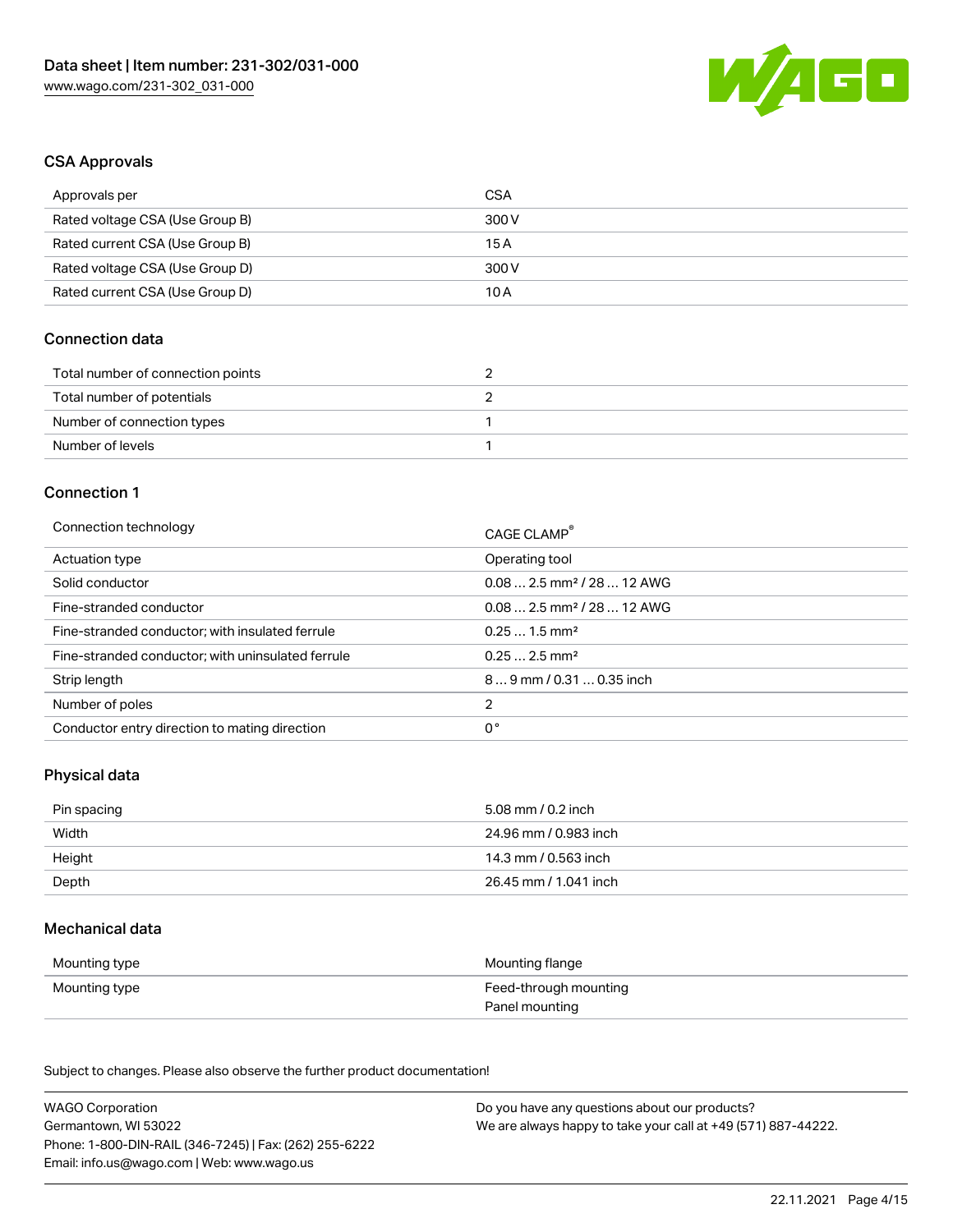

## Plug-in connection

| Contact type (pluggable connector) | Female connector/socket |
|------------------------------------|-------------------------|
| Connector (connection type)        | for conductor           |
| Mismating protection               | No.                     |
| Locking of plug-in connection      | Without                 |
|                                    |                         |

### Material data

| Color                       | orange                            |
|-----------------------------|-----------------------------------|
| Material group              |                                   |
| Insulation material         | Polyamide (PA66)                  |
| Flammability class per UL94 | V0                                |
| Clamping spring material    | Chrome nickel spring steel (CrNi) |
| Contact material            | Copper alloy                      |
| Contact plating             | tin-plated                        |
| Fire load                   | $0.08$ MJ                         |
| Weight                      | 4.6 <sub>g</sub>                  |

## Environmental requirements

| Limit temperature range<br>.<br>$\blacksquare$ . The contract of the contract of the contract of the contract of the contract of the contract of the contract of the contract of the contract of the contract of the contract of the contract of the contract of the | …+85 °ົ<br>$-60$ |  |
|----------------------------------------------------------------------------------------------------------------------------------------------------------------------------------------------------------------------------------------------------------------------|------------------|--|
|----------------------------------------------------------------------------------------------------------------------------------------------------------------------------------------------------------------------------------------------------------------------|------------------|--|

## Commercial data

| Product Group         | 3 (Multi Conn. System) |
|-----------------------|------------------------|
| PU (SPU)              | 100 Stück              |
| Packaging type        | box                    |
| Country of origin     | DE                     |
| <b>GTIN</b>           | 4044918369510          |
| Customs tariff number | 8536694040             |

## Approvals / Certificates

#### Country specific Approvals

| Logo | Approval                               | <b>Additional Approval Text</b> | Certificate<br>name |
|------|----------------------------------------|---------------------------------|---------------------|
|      | CВ<br>DEKRA Certification B.V.         | IEC 61984                       | NL-39756            |
| T    | <b>CSA</b><br>DEKRA Certification B.V. | C <sub>22.2</sub>               | 1466354             |

Subject to changes. Please also observe the further product documentation!

WAGO Corporation Germantown, WI 53022 Phone: 1-800-DIN-RAIL (346-7245) | Fax: (262) 255-6222 Email: info.us@wago.com | Web: www.wago.us Do you have any questions about our products? We are always happy to take your call at +49 (571) 887-44222.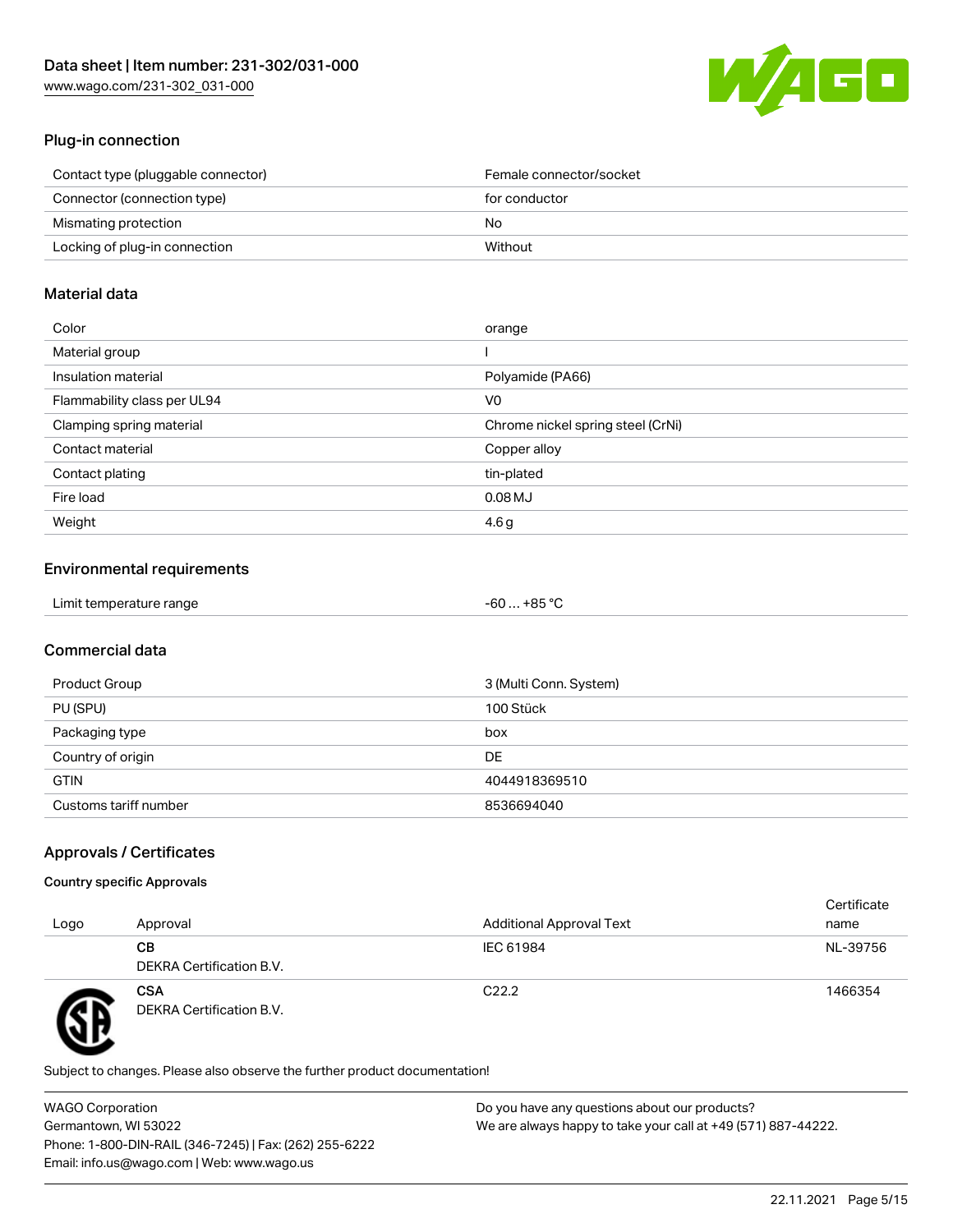

| EMA<br>EUR                             | <b>KEMA/KEUR</b><br>DEKRA Certification B.V.                                                                        | EN 61984                        | 2190761.01                   |
|----------------------------------------|---------------------------------------------------------------------------------------------------------------------|---------------------------------|------------------------------|
| <b>UL-Approvals</b>                    |                                                                                                                     |                                 |                              |
| Logo                                   | Approval                                                                                                            | <b>Additional Approval Text</b> | Certificate<br>name          |
|                                        | cURus<br>Underwriters Laboratories Inc.                                                                             | <b>UL 1059</b>                  | E45172                       |
|                                        | <b>UR</b><br>Underwriters Laboratories Inc.                                                                         | <b>UL 1977</b>                  | E45171                       |
| Counterpart                            | Item no.231-632<br>Male connector; 2-pole; Pin spacing 5.08 mm; orange                                              |                                 | www.wago.com/231-632         |
|                                        | Item no.231-332/001-000<br>Male header; 2-pole; THT; 1.0 x 1.0 mm solder pin; straight; pin spacing 5.08 mm; orange |                                 | www.wago.com/231-332/001-000 |
|                                        | Item no.231-532/001-000<br>Male header; 2-pole; THT; 1.0 x 1.0 mm solder pin; angled; pin spacing 5.08 mm; orange   |                                 | www.wago.com/231-532/001-000 |
| <b>Optional accessories</b><br>Jumpers |                                                                                                                     |                                 |                              |
| Jumper                                 |                                                                                                                     |                                 |                              |
|                                        | Item no.: 231-905<br>Jumper; for conductor entry; 5-way; insulated; gray                                            |                                 | www.wago.com/231-905         |
|                                        | Item no.: 231-903<br>Jumper; for conductor entry; 3-way; insulated; gray                                            |                                 | www.wago.com/231-903         |
|                                        | Item no.: 231-907<br>Jumper; for conductor entry; 7-way; insulated; gray                                            |                                 | www.wago.com/231-907         |
|                                        | Item no.: 231-910                                                                                                   |                                 |                              |

WAGO Corporation Germantown, WI 53022 Phone: 1-800-DIN-RAIL (346-7245) | Fax: (262) 255-6222 Email: info.us@wago.com | Web: www.wago.us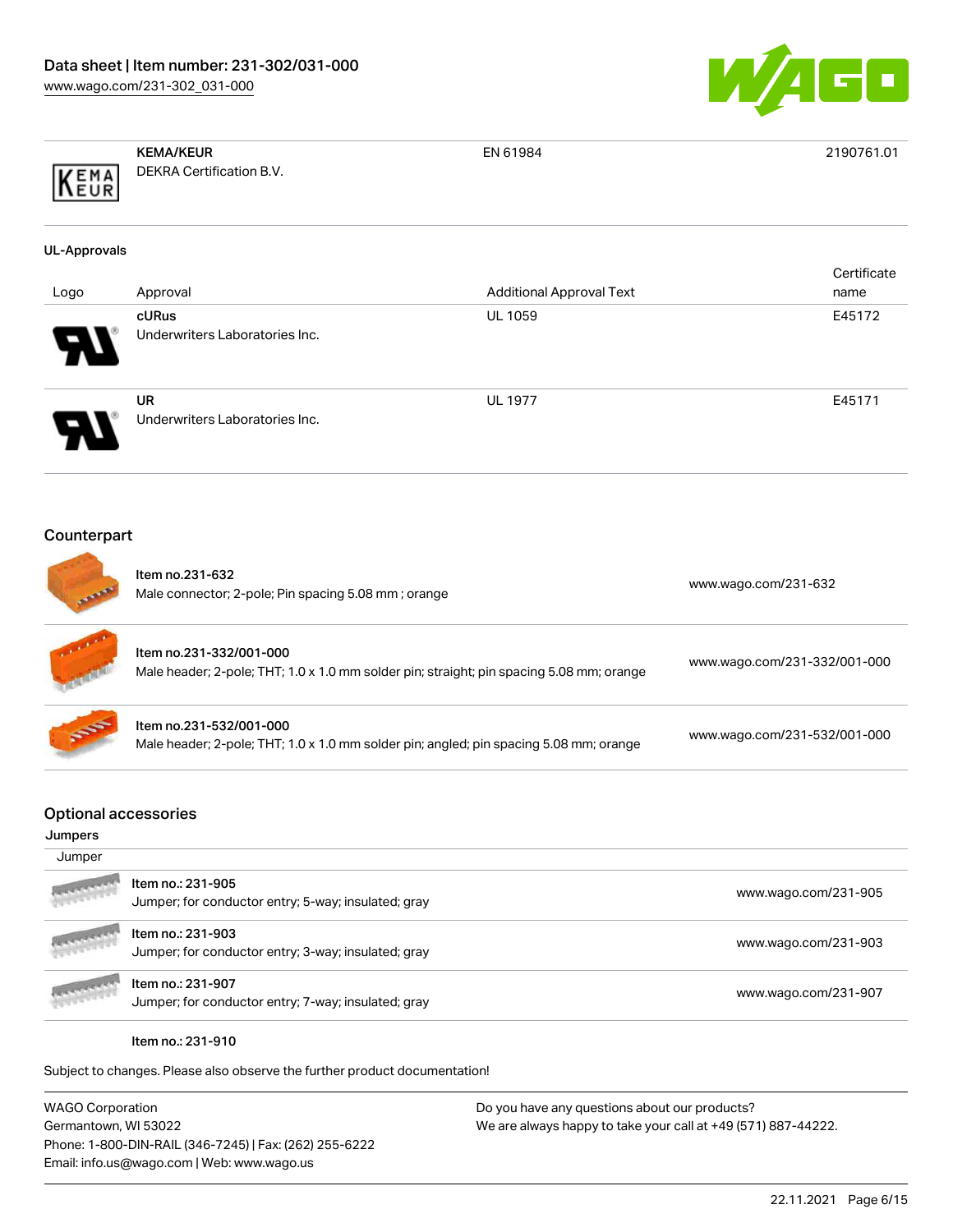Phone: 1-800-DIN-RAIL (346-7245) | Fax: (262) 255-6222

Email: info.us@wago.com | Web: www.wago.us



Jumper; for conductor entry; 10-way; insulated; gray [www.wago.com/231-910](http://www.wago.com/231-910)





Item no.: 231-902 Jumper; for conductor entry; 2-way; insulated; gray [www.wago.com/231-902](http://www.wago.com/231-902)

| Mounting                                        |                                                                                                                         |                                                                                                                |
|-------------------------------------------------|-------------------------------------------------------------------------------------------------------------------------|----------------------------------------------------------------------------------------------------------------|
| Mounting accessories                            |                                                                                                                         |                                                                                                                |
|                                                 | Item no.: 209-147<br>Self-tapping screw                                                                                 | www.wago.com/209-147                                                                                           |
|                                                 | Item no.: 231-194<br>Self-tapping screw; B 2.2x13, fixing hole 1.8 mm Ø                                                 | www.wago.com/231-194                                                                                           |
|                                                 | Item no.: 231-195<br>Screw with nut; M2x12; for fixing element                                                          | www.wago.com/231-195                                                                                           |
|                                                 | Item no.: 231-295<br>Screw with nut                                                                                     | www.wago.com/231-295                                                                                           |
| Strain relief                                   |                                                                                                                         |                                                                                                                |
| Strain relief housing                           |                                                                                                                         |                                                                                                                |
|                                                 | Item no.: 232-632<br>Strain relief housing; orange                                                                      | www.wago.com/232-632                                                                                           |
| <b>Testing accessories</b>                      |                                                                                                                         |                                                                                                                |
| Testing accessories                             |                                                                                                                         |                                                                                                                |
|                                                 | Item no.: 210-136<br>Test plug; 2 mm Ø; with 500 mm cable                                                               | www.wago.com/210-136                                                                                           |
|                                                 | Item no.: 231-661<br>Test plugs for female connectors; for 5 mm and 5.08 mm pin spacing; 2,50 mm²; light gray           | www.wago.com/231-661                                                                                           |
| <b>Ferrules</b>                                 |                                                                                                                         |                                                                                                                |
| Ferrule                                         |                                                                                                                         |                                                                                                                |
|                                                 | Item no.: 216-101<br>Ferrule; Sleeve for 0.5 mm <sup>2</sup> / AWG 22; uninsulated; electro-tin plated; silver-colored  | www.wago.com/216-101                                                                                           |
| š                                               | Item no.: 216-104<br>Ferrule; Sleeve for 1.5 mm <sup>2</sup> / AWG 16; uninsulated; electro-tin plated; silver-colored  | www.wago.com/216-104                                                                                           |
|                                                 | Item no.: 216-106<br>Ferrule; Sleeve for 2.5 mm <sup>2</sup> / AWG 14; uninsulated; electro-tin plated; silver-colored  | www.wago.com/216-106                                                                                           |
|                                                 | Item no.: 216-102<br>Ferrule; Sleeve for 0.75 mm <sup>2</sup> / AWG 20; uninsulated; electro-tin plated; silver-colored | www.wago.com/216-102                                                                                           |
|                                                 | Item no.: 216-103<br>Ferrule; Sleeve for 1 mm <sup>2</sup> / AWG 18; uninsulated; electro-tin plated                    | www.wago.com/216-103                                                                                           |
|                                                 | Subject to changes. Please also observe the further product documentation!                                              |                                                                                                                |
| <b>WAGO Corporation</b><br>Germantown, WI 53022 |                                                                                                                         | Do you have any questions about our products?<br>We are always happy to take your call at +49 (571) 887-44222. |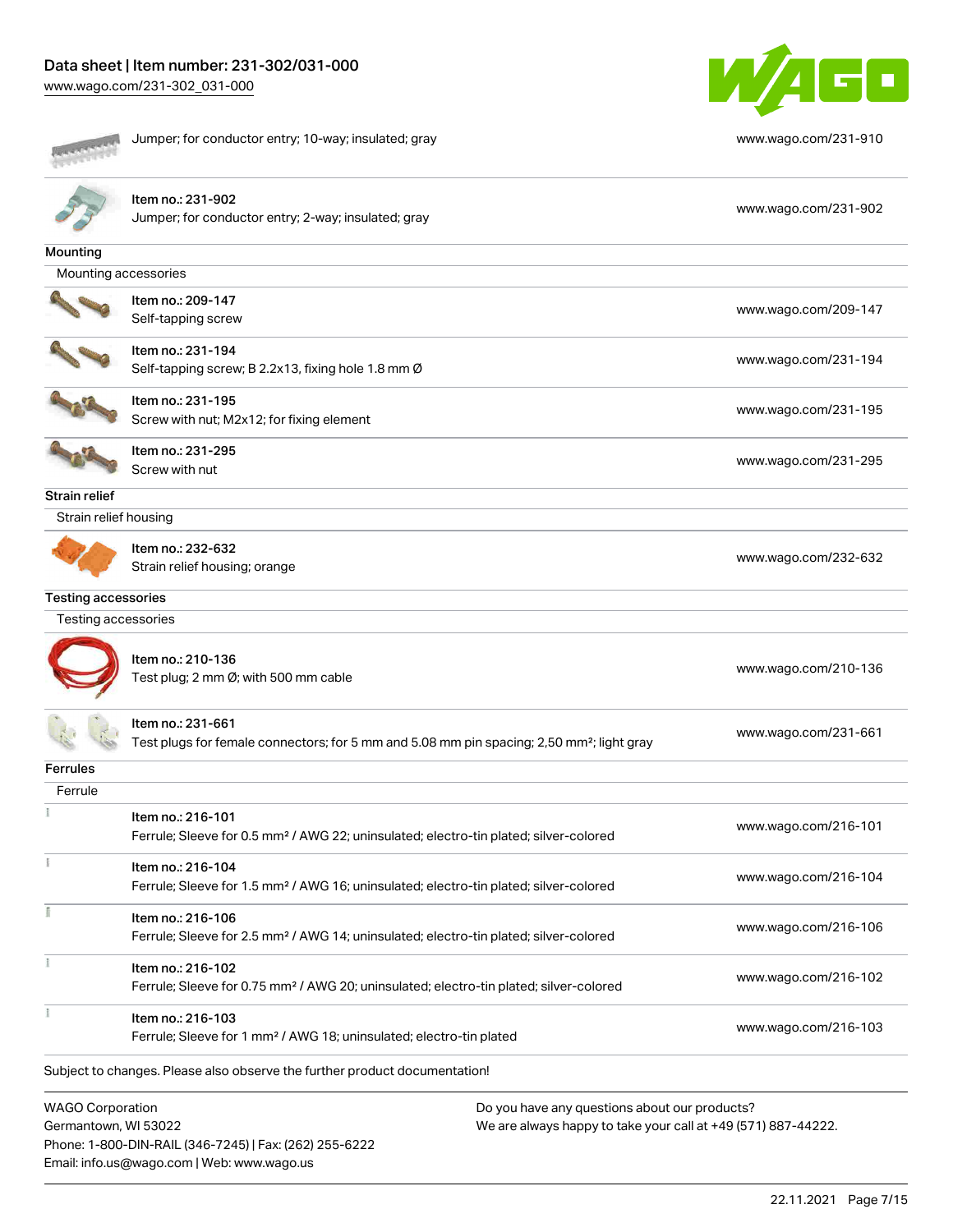# Data sheet | Item number: 231-302/031-000

Phone: 1-800-DIN-RAIL (346-7245) | Fax: (262) 255-6222

Email: info.us@wago.com | Web: www.wago.us

[www.wago.com/231-302\\_031-000](http://www.wago.com/231-302_031-000)



|    | <b>WAGO Corporation</b><br>Germantown, WI 53022                                                                                                                                                   | Do you have any questions about our products?<br>We are always happy to take your call at +49 (571) 887-44222. |  |
|----|---------------------------------------------------------------------------------------------------------------------------------------------------------------------------------------------------|----------------------------------------------------------------------------------------------------------------|--|
|    | Subject to changes. Please also observe the further product documentation!                                                                                                                        |                                                                                                                |  |
|    | Item no.: 216-241<br>Ferrule; Sleeve for 0.5 mm <sup>2</sup> / 20 AWG; insulated; electro-tin plated; electrolytic copper; gastight                                                               | www.wago.com/216-241                                                                                           |  |
|    | Item no.: 216-223<br>Ferrule; Sleeve for 1 mm <sup>2</sup> / AWG 18; insulated; electro-tin plated; red                                                                                           | www.wago.com/216-223                                                                                           |  |
|    | Item no.: 216-201<br>Ferrule; Sleeve for 0.5 mm <sup>2</sup> / 20 AWG; insulated; electro-tin plated; white                                                                                       | www.wago.com/216-201                                                                                           |  |
|    | Item no.: 216-144<br>Ferrule; Sleeve for 1.5 mm <sup>2</sup> / AWG 16; uninsulated; electro-tin plated; electrolytic copper; gastight<br>crimped; acc. to DIN 46228, Part 1/08.92; silver-colored | www.wago.com/216-144                                                                                           |  |
| 1  | Item no.: 216-204<br>Ferrule; Sleeve for 1.5 mm <sup>2</sup> / AWG 16; insulated; electro-tin plated; black                                                                                       | www.wago.com/216-204                                                                                           |  |
|    | Item no.: 216-151<br>Ferrule; Sleeve for 0.25 mm <sup>2</sup> / AWG 24; uninsulated; electro-tin plated                                                                                           | www.wago.com/216-151                                                                                           |  |
|    | Item no.: 216-202<br>Ferrule; Sleeve for 0.75 mm <sup>2</sup> / 18 AWG; insulated; electro-tin plated; gray                                                                                       | www.wago.com/216-202                                                                                           |  |
|    | Item no.: 216-203<br>Ferrule; Sleeve for 1 mm <sup>2</sup> / AWG 18; insulated; electro-tin plated; red                                                                                           | www.wago.com/216-203                                                                                           |  |
| J. | Item no.: 216-152<br>Ferrule; Sleeve for 0.34 mm <sup>2</sup> / AWG 24; uninsulated; electro-tin plated                                                                                           | www.wago.com/216-152                                                                                           |  |
|    | Item no.: 216-141<br>Ferrule; Sleeve for 0.5 mm <sup>2</sup> / 20 AWG; uninsulated; electro-tin plated; electrolytic copper; gastight<br>crimped; acc. to DIN 46228, Part 1/08.92                 | www.wago.com/216-141                                                                                           |  |
|    | Item no.: 216-131<br>Ferrule; Sleeve for 0.25 mm <sup>2</sup> / AWG 24; uninsulated; electro-tin plated; silver-colored                                                                           | www.wago.com/216-131                                                                                           |  |
|    | Item no.: 216-143<br>Ferrule; Sleeve for 1 mm <sup>2</sup> / AWG 18; uninsulated; electro-tin plated; electrolytic copper; gastight<br>crimped; acc. to DIN 46228, Part 1/08.92                   | www.wago.com/216-143                                                                                           |  |
|    | Item no.: 216-121<br>Ferrule; Sleeve for 0.5 mm <sup>2</sup> / AWG 22; uninsulated; electro-tin plated; silver-colored                                                                            | www.wago.com/216-121                                                                                           |  |
|    | Item no.: 216-132<br>Ferrule; Sleeve for 0.34 mm <sup>2</sup> / AWG 24; uninsulated; electro-tin plated                                                                                           | www.wago.com/216-132                                                                                           |  |
|    | Item no.: 216-142<br>Ferrule; Sleeve for 0.75 mm <sup>2</sup> / 18 AWG; uninsulated; electro-tin plated; electrolytic copper; gastight<br>crimped; acc. to DIN 46228, Part 1/08.92                | www.wago.com/216-142                                                                                           |  |
|    | Item no.: 216-124<br>Ferrule; Sleeve for 1.5 mm <sup>2</sup> / AWG 16; uninsulated; electro-tin plated                                                                                            | www.wago.com/216-124                                                                                           |  |
| ī. | Item no.: 216-122<br>Ferrule; Sleeve for 0.75 mm <sup>2</sup> / AWG 20; uninsulated; electro-tin plated; silver-colored                                                                           | www.wago.com/216-122                                                                                           |  |
|    | Item no.: 216-123<br>Ferrule; Sleeve for 1 mm <sup>2</sup> / AWG 18; uninsulated; electro-tin plated; silver-colored                                                                              | www.wago.com/216-123                                                                                           |  |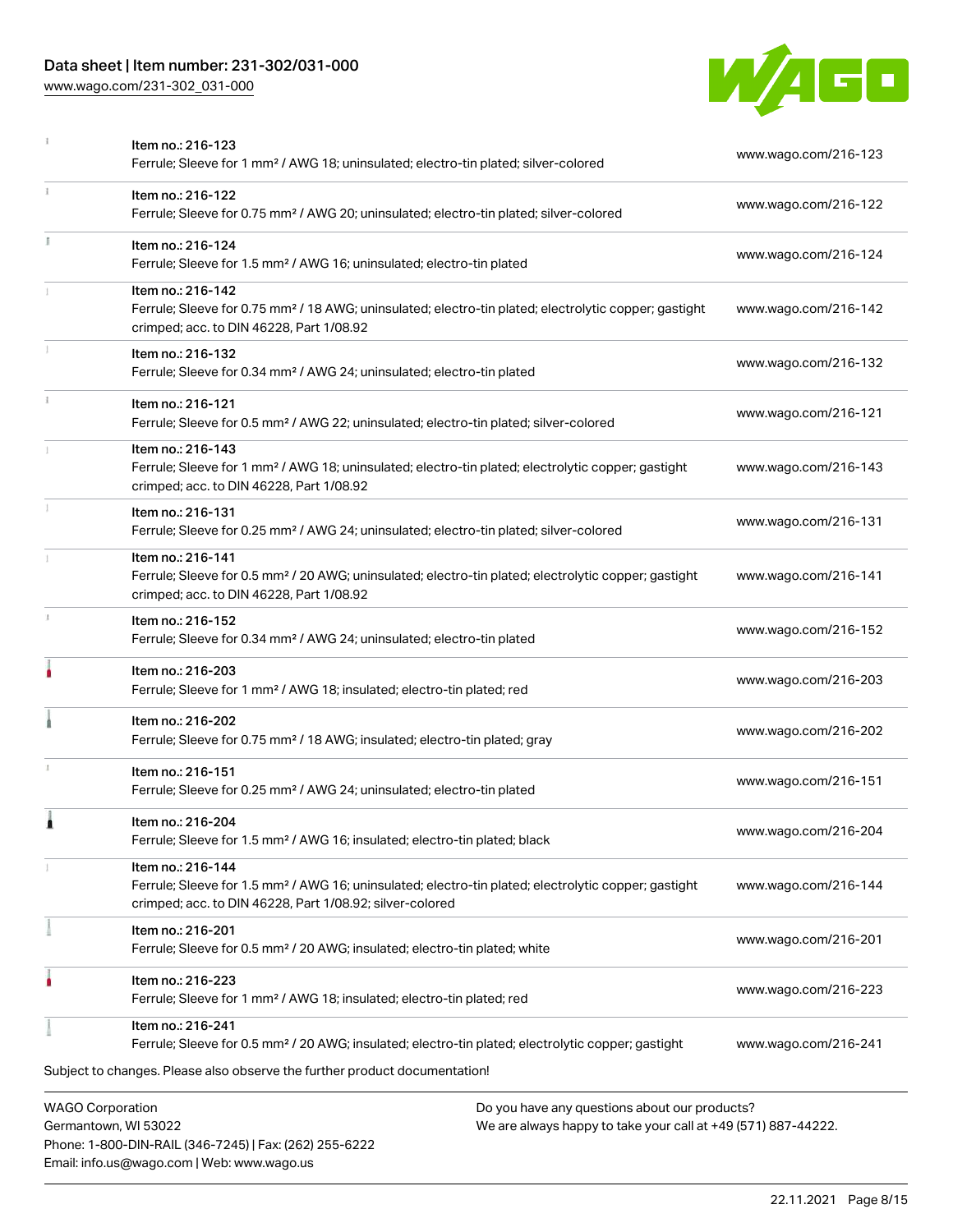# Data sheet | Item number: 231-302/031-000

[www.wago.com/231-302\\_031-000](http://www.wago.com/231-302_031-000)



crimped; acc. to DIN 46228, Part 4/09.90; white

|                   | Item no.: 216-242                                                                                                                                                                                       |                      |
|-------------------|---------------------------------------------------------------------------------------------------------------------------------------------------------------------------------------------------------|----------------------|
|                   | Ferrule; Sleeve for 0.75 mm <sup>2</sup> / 18 AWG; insulated; electro-tin plated; electrolytic copper; gastight<br>crimped; acc. to DIN 46228, Part 4/09.90; gray                                       | www.wago.com/216-242 |
|                   | Item no.: 216-222<br>Ferrule; Sleeve for 0.75 mm <sup>2</sup> / 18 AWG; insulated; electro-tin plated; gray                                                                                             | www.wago.com/216-222 |
|                   | Item no.: 216-221<br>Ferrule; Sleeve for 0.5 mm <sup>2</sup> / 20 AWG; insulated; electro-tin plated; white                                                                                             | www.wago.com/216-221 |
| ٨                 | Item no.: 216-224<br>Ferrule; Sleeve for 1.5 mm <sup>2</sup> / AWG 16; insulated; electro-tin plated; black                                                                                             | www.wago.com/216-224 |
|                   | Item no.: 216-243<br>Ferrule; Sleeve for 1 mm <sup>2</sup> / AWG 18; insulated; electro-tin plated; electrolytic copper; gastight crimped; www.wago.com/216-243<br>acc. to DIN 46228, Part 4/09.90; red |                      |
| 1                 | Item no.: 216-244<br>Ferrule; Sleeve for 1.5 mm <sup>2</sup> / AWG 16; insulated; electro-tin plated; electrolytic copper; gastight<br>crimped; acc. to DIN 46228, Part 4/09.90; black                  | www.wago.com/216-244 |
| ٥                 | Item no.: 216-263<br>Ferrule; Sleeve for 1 mm <sup>2</sup> / AWG 18; insulated; electro-tin plated; electrolytic copper; gastight crimped; www.wago.com/216-263<br>acc. to DIN 46228, Part 4/09.90; red |                      |
| 1                 | Item no.: 216-264<br>Ferrule; Sleeve for 1.5 mm <sup>2</sup> / AWG 16; insulated; electro-tin plated; electrolytic copper; gastight<br>crimped; acc. to DIN 46228, Part 4/09.90; black                  | www.wago.com/216-264 |
| 1                 | Item no.: 216-284<br>Ferrule; Sleeve for 1.5 mm <sup>2</sup> / AWG 16; insulated; electro-tin plated; electrolytic copper; gastight<br>crimped; acc. to DIN 46228, Part 4/09.90; black                  | www.wago.com/216-284 |
|                   | Item no.: 216-262<br>Ferrule; Sleeve for 0.75 mm <sup>2</sup> / 18 AWG; insulated; electro-tin plated; electrolytic copper; gastight<br>crimped; acc. to DIN 46228, Part 4/09.90; gray                  | www.wago.com/216-262 |
|                   | Item no.: 216-301<br>Ferrule; Sleeve for 0.25 mm <sup>2</sup> / AWG 24; insulated; electro-tin plated; yellow                                                                                           | www.wago.com/216-301 |
|                   | Item no.: 216-321<br>Ferrule; Sleeve for 0.25 mm <sup>2</sup> / AWG 24; insulated; electro-tin plated; yellow                                                                                           | www.wago.com/216-321 |
|                   | Item no.: 216-322<br>Ferrule; Sleeve for 0.34 mm <sup>2</sup> / 22 AWG; insulated; electro-tin plated; green                                                                                            | www.wago.com/216-322 |
| ۸                 | Item no.: 216-302<br>Ferrule; Sleeve for 0.34 mm <sup>2</sup> / 22 AWG; insulated; electro-tin plated; light turquoise                                                                                  | www.wago.com/216-302 |
| Insulations stops |                                                                                                                                                                                                         |                      |
| Insulation stop   |                                                                                                                                                                                                         |                      |
|                   |                                                                                                                                                                                                         |                      |



Item no.: 231-672 Item IIo... 231-072<br>Insulation stop; 0.75 - 1 mm²; dark gray [www.wago.com/231-672](http://www.wago.com/231-672)

Subject to changes. Please also observe the further product documentation!

WAGO Corporation Germantown, WI 53022 Phone: 1-800-DIN-RAIL (346-7245) | Fax: (262) 255-6222 Email: info.us@wago.com | Web: www.wago.us Do you have any questions about our products? We are always happy to take your call at +49 (571) 887-44222.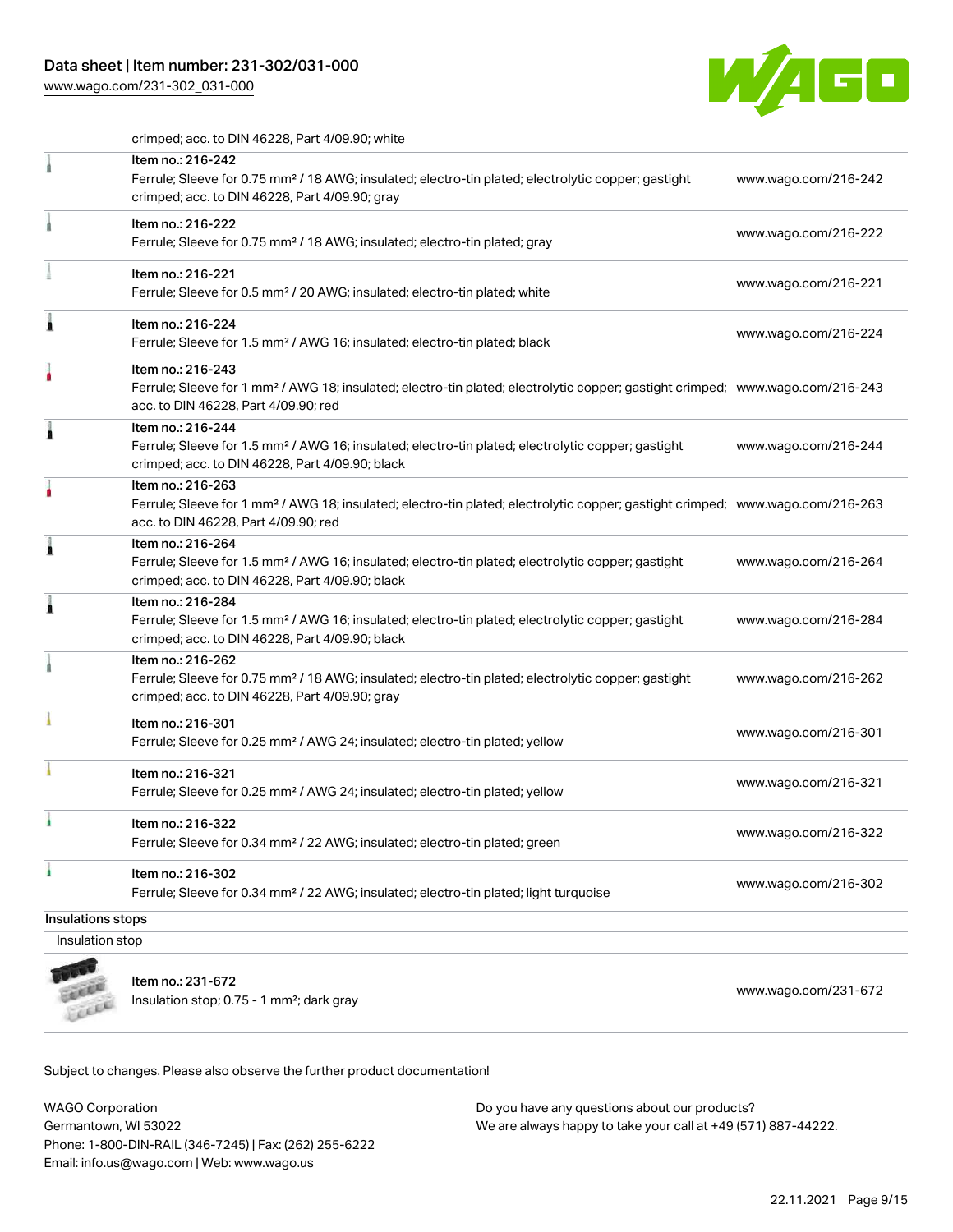

[www.wago.com/231-670](http://www.wago.com/231-670)



Item no.: 231-670 Insulation stop; 0.08-0.2 mm² / 0.2 mm² "s"; white

|                | Item no.: 231-671<br>Insulation stop; 0.25 - 0.5 mm <sup>2</sup> ; light gray                                    | www.wago.com/231-671 |
|----------------|------------------------------------------------------------------------------------------------------------------|----------------------|
| Cover          |                                                                                                                  |                      |
| Cover          |                                                                                                                  |                      |
|                | Item no.: 231-669<br>Lockout caps; for covering unused clamping units; orange                                    | www.wago.com/231-669 |
| Tools          |                                                                                                                  |                      |
| Operating tool |                                                                                                                  |                      |
|                | Item no.: 209-130<br>Operating tool; suitable for 264, 280 and 281 Series; 1-way; of insulating material; white  | www.wago.com/209-130 |
|                | Item no.: 209-132<br>Operating tool; for connecting comb-style jumper bar; 2-way; of insulating material         | www.wago.com/209-132 |
|                | Item no.: 231-159<br>Operating tool; natural                                                                     | www.wago.com/231-159 |
|                | Item no.: 231-231<br>Combination operating tool; red                                                             | www.wago.com/231-231 |
|                | Item no.: 210-657<br>Operating tool; Blade: 3.5 x 0.5 mm; with a partially insulated shaft; short; multicoloured | www.wago.com/210-657 |
|                | Item no.: 210-720<br>Operating tool; Blade: 3.5 x 0.5 mm; with a partially insulated shaft; multicoloured        | www.wago.com/210-720 |
|                | Item no.: 231-131<br>Operating tool; made of insulating material; 1-way; loose; white                            | www.wago.com/231-131 |
|                | Item no.: 231-291<br>Operating tool; made of insulating material; 1-way; loose; red                              | www.wago.com/231-291 |
|                | Item no.: 280-432<br>Operating tool; made of insulating material; 2-way; white                                   | www.wago.com/280-432 |
|                | Item no.: 280-434<br>Operating tool; made of insulating material; 4-way                                          | www.wago.com/280-434 |
|                | Item no.: 280-437<br>Operating tool; made of insulating material; 7-way                                          | www.wago.com/280-437 |
|                | Item no.: 280-440                                                                                                |                      |

Subject to changes. Please also observe the further product documentation!

WAGO Corporation Germantown, WI 53022 Phone: 1-800-DIN-RAIL (346-7245) | Fax: (262) 255-6222 Email: info.us@wago.com | Web: www.wago.us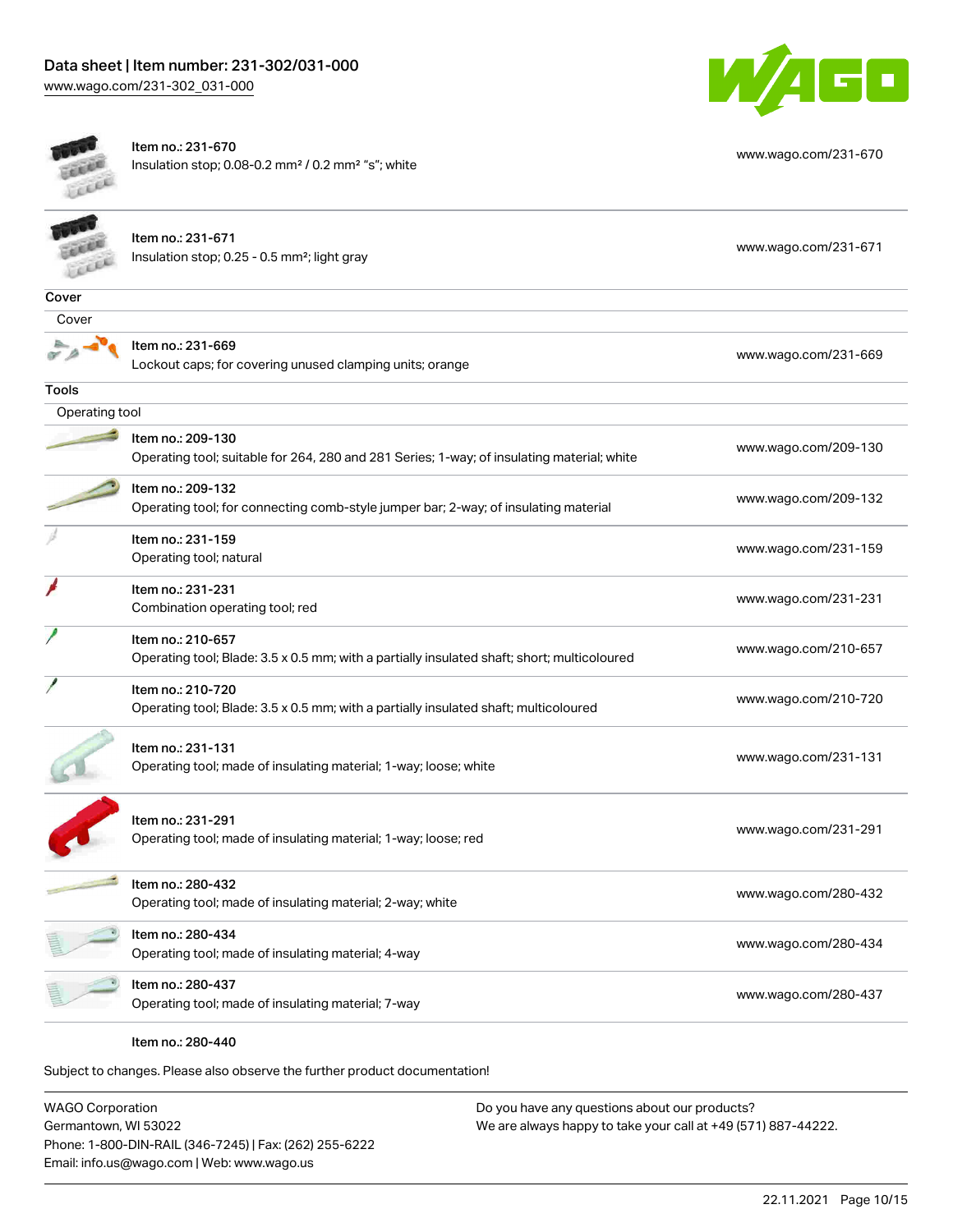# Data sheet | Item number: 231-302/031-000 [www.wago.com/231-302\\_031-000](http://www.wago.com/231-302_031-000)

W/4GO

|                     | Operating tool; made of insulating material; 10-way                                                                                                                                             | www.wago.com/280-440             |
|---------------------|-------------------------------------------------------------------------------------------------------------------------------------------------------------------------------------------------|----------------------------------|
|                     | Item no.: 280-435<br>Operating tool; made of insulating material; 5-way; gray                                                                                                                   | www.wago.com/280-435             |
|                     | Item no.: 280-436<br>Operating tool; made of insulating material; 6-way                                                                                                                         | www.wago.com/280-436             |
|                     | Item no.: 280-438<br>Operating tool; made of insulating material; 8-way                                                                                                                         | www.wago.com/280-438             |
|                     | Item no.: 280-433<br>Operating tool; made of insulating material; 3-way                                                                                                                         | www.wago.com/280-433             |
| Marking accessories |                                                                                                                                                                                                 |                                  |
| Marking strip       |                                                                                                                                                                                                 |                                  |
|                     | Item no.: 210-331/508-103<br>Marking strips; as a DIN A4 sheet; MARKED; 1-12 (200x); Height of marker strip: 2.3 mm/0.091 in; Strip<br>length 182 mm; Horizontal marking; Self-adhesive; white  | www.wago.com/210-331<br>/508-103 |
|                     | Item no.: 210-331/508-104<br>Marking strips; as a DIN A4 sheet; MARKED; 13-24 (200x); Height of marker strip: 2.3 mm/0.091 in; Strip<br>length 182 mm; Horizontal marking; Self-adhesive; white | www.wago.com/210-331<br>/508-104 |
|                     | Item no.: 210-332/508-202<br>Marking strips; as a DIN A4 sheet; MARKED; 1-16 (160x); Height of marker strip: 3 mm; Strip length 182<br>mm; Horizontal marking; Self-adhesive; white             | www.wago.com/210-332<br>/508-202 |
|                     | Item no.: 210-332/508-204<br>Marking strips; as a DIN A4 sheet; MARKED; 17-32 (160x); Height of marker strip: 3 mm; Strip length<br>182 mm; Horizontal marking; Self-adhesive; white            | www.wago.com/210-332<br>/508-204 |
|                     | Item no.: 210-332/508-206<br>Marking strips; as a DIN A4 sheet; MARKED; 33-48 (160x); Height of marker strip: 3 mm; Strip length<br>182 mm; Horizontal marking; Self-adhesive; white            | www.wago.com/210-332<br>/508-206 |
|                     | Item no.: 210-332/508-205<br>Marking strips; as a DIN A4 sheet; MARKED; 1-32 (80x); Height of marker strip: 3 mm; Strip length 182<br>mm; Horizontal marking; Self-adhesive; white              | www.wago.com/210-332<br>/508-205 |
|                     |                                                                                                                                                                                                 |                                  |

# Downloads Documentation

| Additional Information |            |        |          |
|------------------------|------------|--------|----------|
| Technical explanations | 2019 Apr 3 | pdf    | Download |
|                        |            | 2.0 MB |          |

Subject to changes. Please also observe the further product documentation!

| <b>WAGO Corporation</b>                                | Do you have any questions about our products?                 |
|--------------------------------------------------------|---------------------------------------------------------------|
| Germantown, WI 53022                                   | We are always happy to take your call at +49 (571) 887-44222. |
| Phone: 1-800-DIN-RAIL (346-7245)   Fax: (262) 255-6222 |                                                               |
| Email: info.us@wago.com   Web: www.wago.us             |                                                               |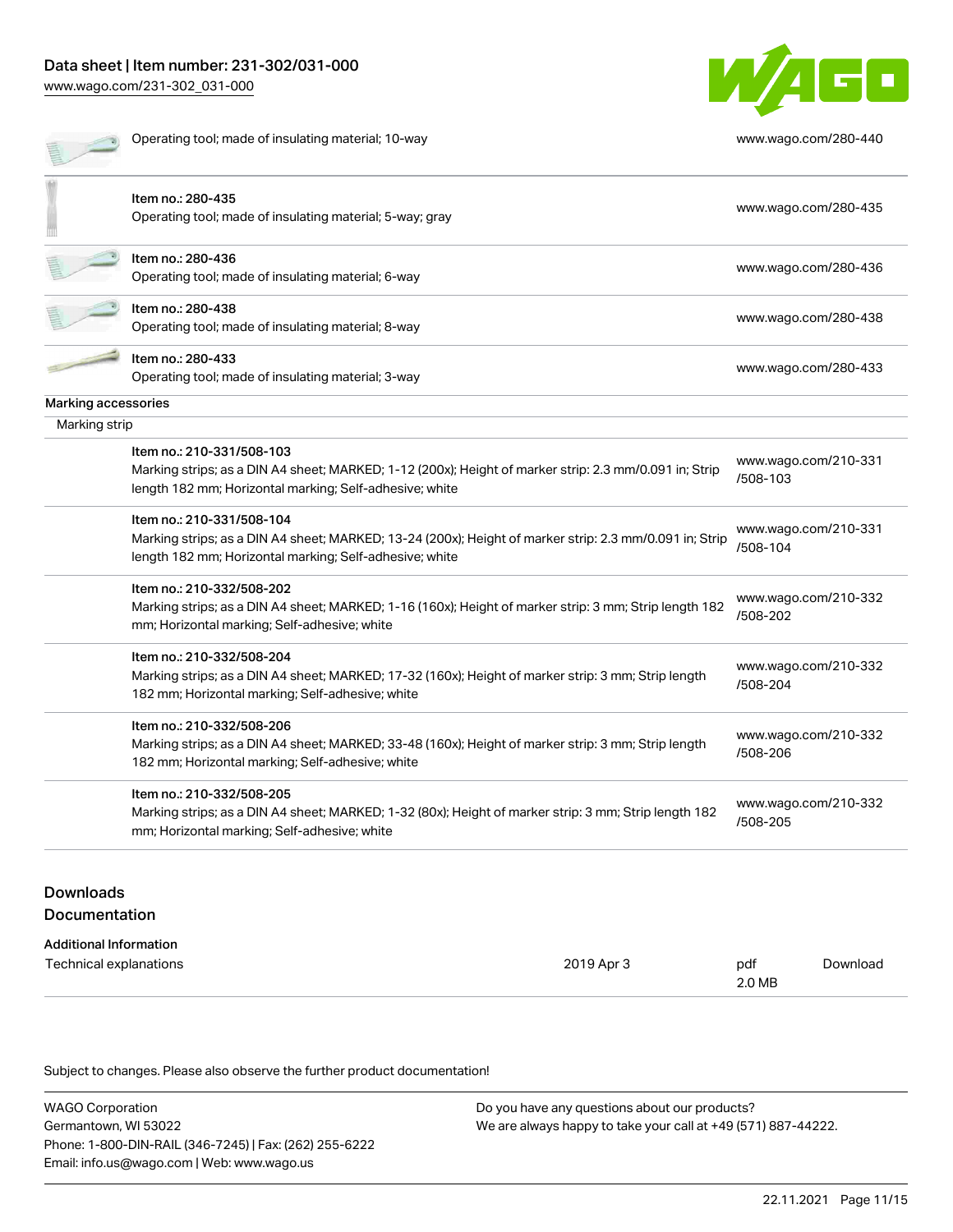

## CAD files

| CAD data                                                                                                                                         |            |          |
|--------------------------------------------------------------------------------------------------------------------------------------------------|------------|----------|
| 2D/3D Models 231-302/031-000                                                                                                                     | <b>URL</b> | Download |
| <b>CAE</b> data                                                                                                                                  |            |          |
| EPLAN Data Portal 231-302/031-000                                                                                                                | <b>URL</b> | Download |
| ZUKEN Portal 231-302/031-000                                                                                                                     | <b>URL</b> | Download |
| EPLAN Data Portal 231-302/031-000                                                                                                                | <b>URL</b> | Download |
| <b>Environmental Product Compliance</b>                                                                                                          |            |          |
| <b>Compliance Search</b>                                                                                                                         |            |          |
| Environmental Product Compliance 231-302/031-000                                                                                                 | <b>URL</b> | Download |
| 1-conductor female connector; CAGE CLAMP®; 2.5 mm <sup>2</sup> ; Pin spacing 5.08 mm; 2-<br>pole; clamping collar; 2,50 mm <sup>2</sup> ; orange |            |          |

#### Installation Notes

Female connectors with mounting flanges can be used as PCB through-panel connectors – conductor termination parallel to CAGE CLAMP® actuation.

Subject to changes. Please also observe the further product documentation!

WAGO Corporation Germantown, WI 53022 Phone: 1-800-DIN-RAIL (346-7245) | Fax: (262) 255-6222 Email: info.us@wago.com | Web: www.wago.us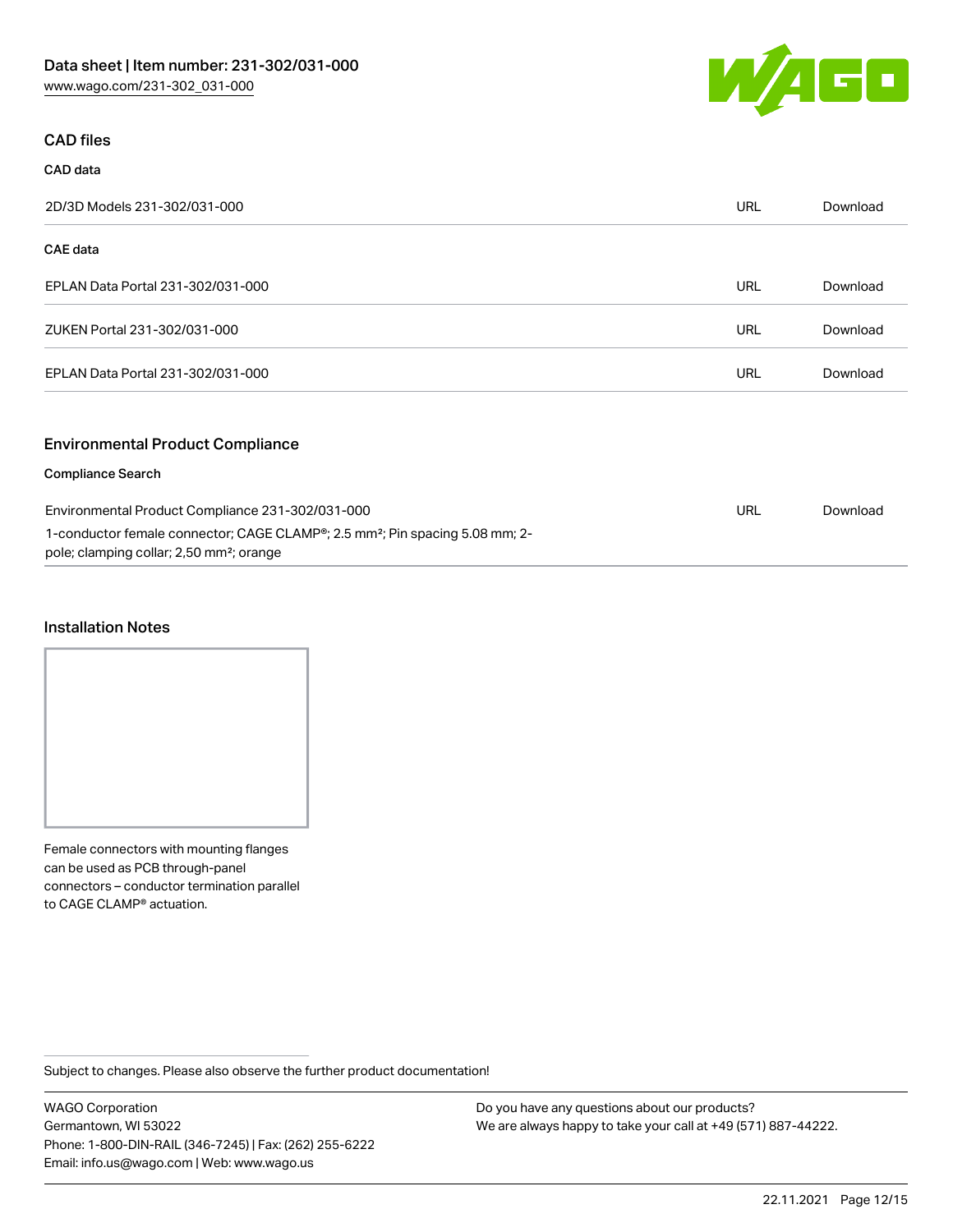

PCB female connectors with mounting flanges can be used as through-panel connectors for external wiring.

16-pole female connector with mounting flanges in a 19" rack – conductor termination parallel to CAGE CLAMP® actuation



Inserting a conductor via 3.5 mm screwdriver – CAGE CLAMP® actuation parallel to conductor entry.



Inserting a conductor via 3.5 mm screwdriver – CAGE CLAMP® actuation perpendicular to conductor entry.



Inserting a conductor into CAGE CLAMP® unit via operating lever (231-291).

Subject to changes. Please also observe the further product documentation!

WAGO Corporation Germantown, WI 53022 Phone: 1-800-DIN-RAIL (346-7245) | Fax: (262) 255-6222 Email: info.us@wago.com | Web: www.wago.us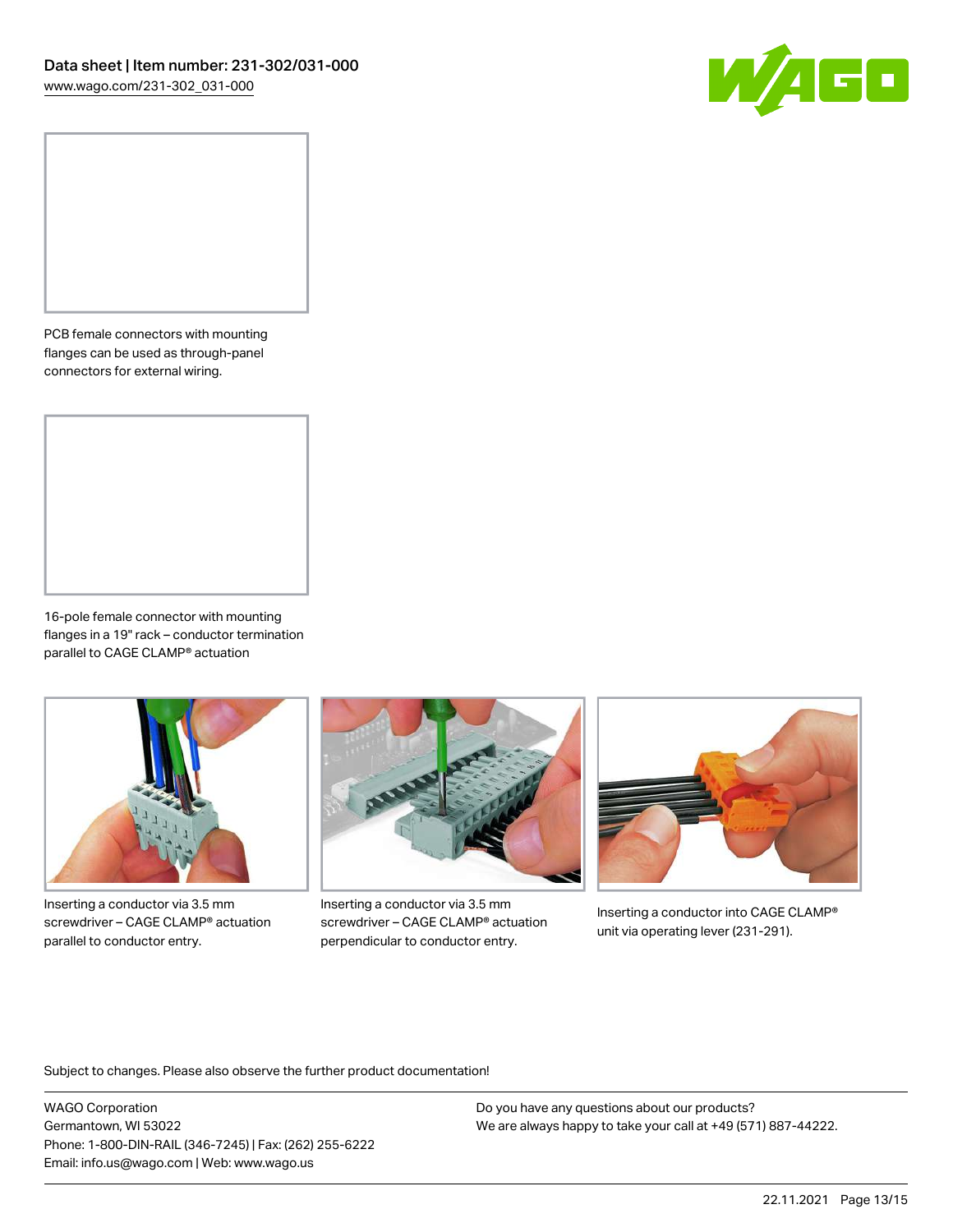



Inserting a conductor via operating tool.



Coding a female connector by removing coding finger(s).



Testing – female connector with CAGE CLAMP®

Integrated test ports for testing perpendicular to conductor entry via 2 or 2.3 mm Ø test plug

#### Installation

Subject to changes. Please also observe the further product documentation!

WAGO Corporation Germantown, WI 53022 Phone: 1-800-DIN-RAIL (346-7245) | Fax: (262) 255-6222 Email: info.us@wago.com | Web: www.wago.us